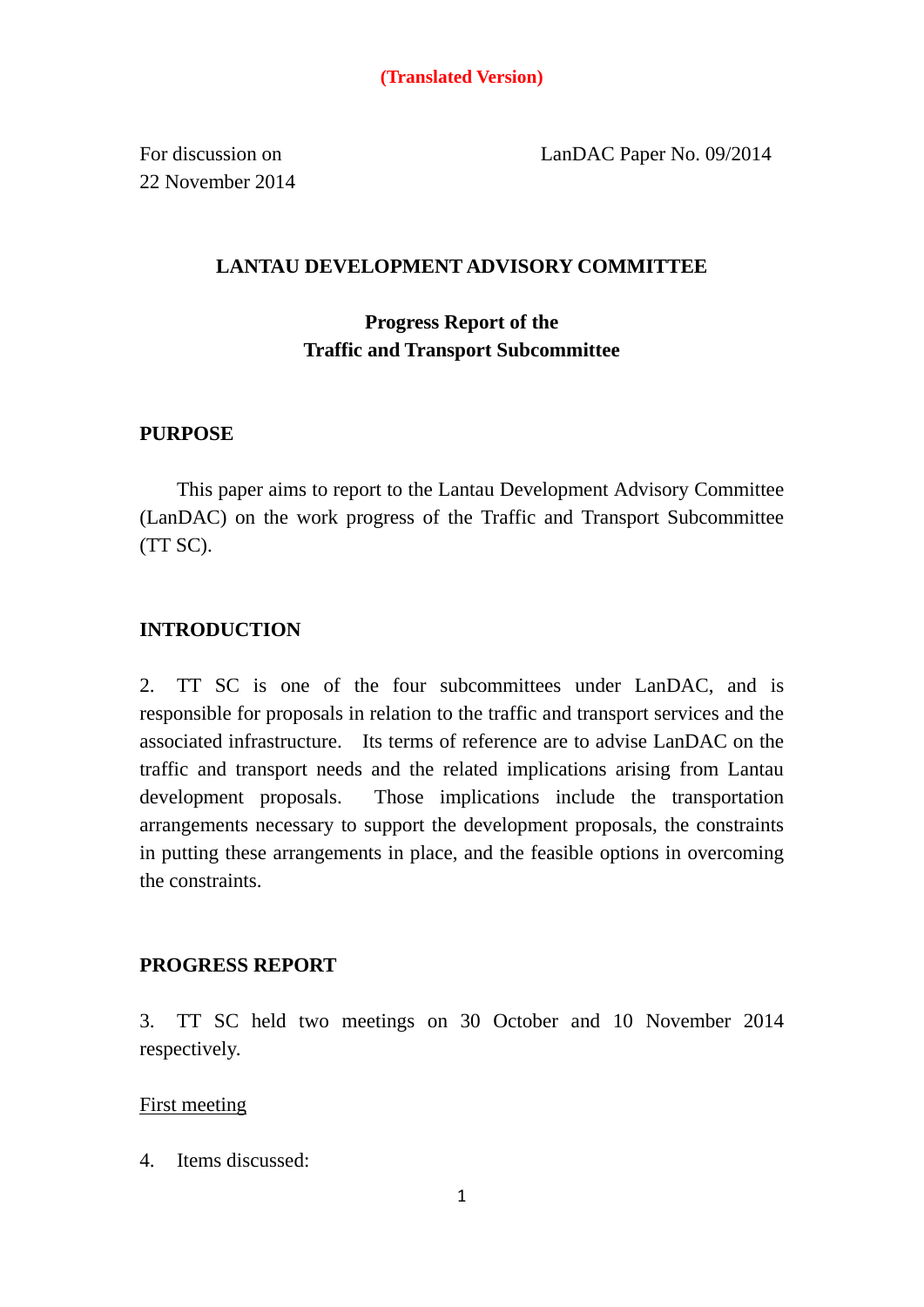- (i) Terms of reference, house rules and system of declaration of interests;
- (ii) Work plan of the TT SC;
- (iii) An overview of the current road network in Lantau and the major roads construction completed in recent years;
- (iv) Proposals related to the existing public transport arrangements and transportation facilities in Lantau submitted by Members of LanDAC and the public;
- (v) Traffic and transport arrangements and measures for the current planning of Lantau: closed roads in South Lantau; and
- (vi) Introduction of the East Lantau Metropolis Plan and road links between East Lantau Metropolis and Lantau.

# **TERMS OF REFERENCE, HOUSE RULES AND SYSTEM OF DECLARATION OF INTERESTS (TT SC Paper No. 01/2014)**

5. The TT SC endorsed the Terms of reference, house rules and system of declaration of interests. Apart from the number of meetings, the TT SC will adopt the same house rules of LanDAC, which include measures to enhance transparency, system of declaration of interests, confidentiality requirements, etc.

# **WORK PLAN OF THE TT SC (TT SC Paper No. 02/2014)**

6. The TT SC discussed the proposed work plan, which included preliminary discussion items for the first three meetings, and agreed firstly to examine the existing and planned public transport arrangements and infrastructure in Lantau and other related proposals based on the views of Members and the public received by LanDAC. In the second stage, the TT SC will discuss how the transport arrangements and infrastructure can tie in with the development direction and plans proposed by the Planning and Conservation Subcommittee and the Economic and Social Development Subcommittee. Please refer to **Annex** for the work plan and the proposed discussion items for the first three meetings.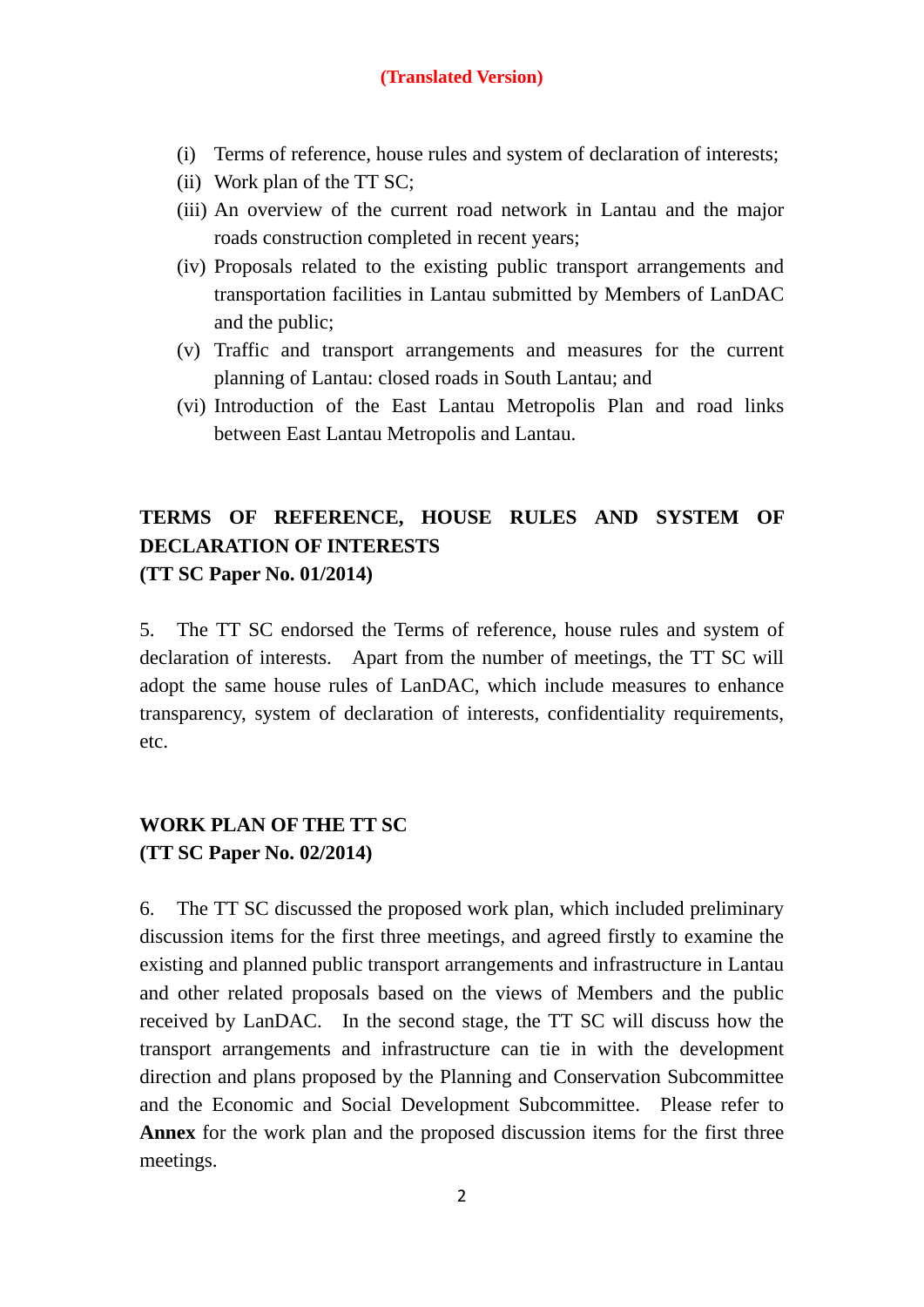# **AN OVERVIEW OF THE CURRENT ROAD NETWORK IN LANTAU AND THE MAJOR ROAD IMPROVEMENT WORKS COMPLETED IN RECENT YEARS**

**(TT SC Paper No. 03/2014)** 

7. The TT SC was briefed and discussed the current road network in Lantau, the major road works completed in recent years and the future road network development in Lantau. These works include the improvement of Tung Chung Road, Ngong Ping Road and Ngong Ping Bus Terminus, Tai O Bus Terminus, Keung Shan Road and South Lantau Road, Tung Chung New Town Extension, as well as Tai O and Mui Wo, etc.

# **PROPOSALS RELATED TO THE EXISTING PUBLIC TRANSPORT ARRANGEMENTS AND TRANSPORTATION FACILITIES IN LANTAU SUBMITTED BY MEMBERS OF LanDAC AND THE PUBLIC (TT SC Paper No. 04/2014)**

8. The TT SC discussed the proposals received by LanDAC on existing public transport services arrangements and transport infrastructure and was briefed by the Transport Department ("TD") on the work progress on such proposals. The TT SC also agreed to set up a working group to follow up the proposals with TD in detail.

# **TRAFFIC AND TRANSPORT ARRANGEMENTS AND MEASURES FOR THE CURRENT PLANNING OF LANTAU: CLOSED ROADS IN SOUTH LANTAU**

**(TT SC Paper No. 05/2014)** 

9. The TT SC was briefed by TD on the existing road closure arrangement in South Lantau. TD explained that the road closure in South Lantau was mainly to support the conservation policy thereat rather than a problem of road capacity. However, the TT SC considered that if departments continued to adhere to the planning intention for preserving South Lantau as a conservation area and the policy for designating road closure in South Lantau as a traffic control measure, it would run against the concept of developing green tourism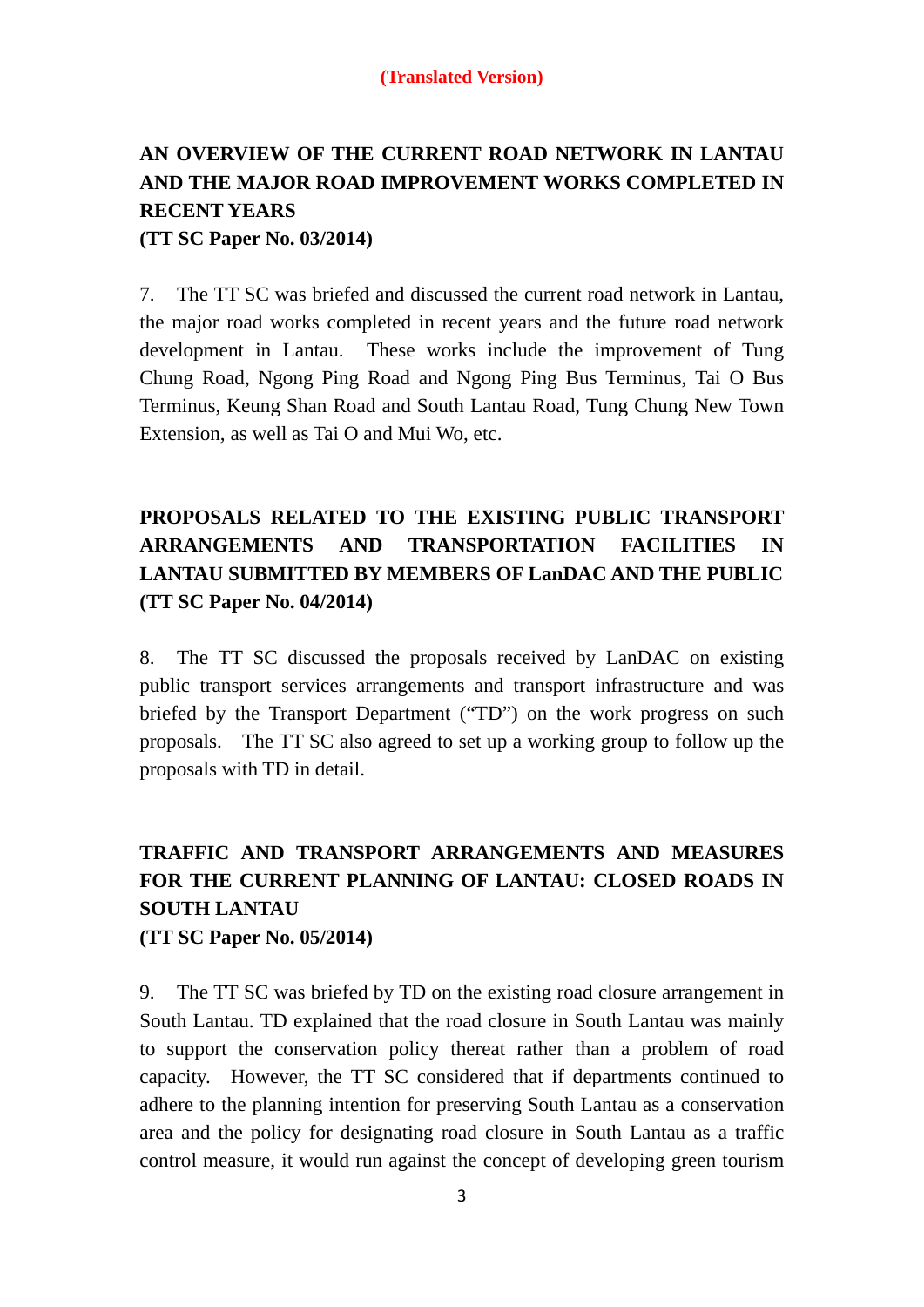and local economy in Lantau. The TT SC suggested the departments to review the existing traffic arrangements with reference to the discussions on South Lantau in the other two Subcommittees.

# **INTRODUCTION OF THE EAST LANTAU METROPOLIS PLAN AND ROAD LINKS BETWEEN EAST LANTAU METROPOLIS AND LANTAU**

**(TT SC Paper No. 06/2014)** 

10. The TT SC was briefed by the department concerned on the conceptual plan of East Lantau Metropolis and its connection with the strategic transport infrastructure in Lantau. The TT SC noted that the East Lantau Metropolis development was a long-term plan. The transport connection points with Lantau and the preliminary feasibility of north-south road link on Lantau should be identified under the Strategic Studies for Artificial Islands in the Central Waters as early as possible. Moreover, the department concerned should strive to develop adequate land in the central waters for various development purposes.

### Second meeting

- 11. Discussion items:
	- (i) Road Projects in associated with the Hong Kong-Zhuhai-Macao Bridge;
	- (ii) External Ferry Services for Lantau;
	- (iii) Conceptual Layout and Construction Plan for Cycle Track in Lantau; and
	- (iv) Construction of East West Coastal Road in North Lantau.

# **ROAD PROJECTS IN ASSOCIATED WITH THE HONG KONG-ZHUHAI-MACAO BRIDGE (TT SC Paper No. 07/2014)**

12. The TT SC was briefed by the department concerned on the progress of road projects associated with the Hong Kong-Zhuhai-Macao Bridge ("HZMB"), including the HZMB Main Bridge, Hong Kong Boundary Crossing Facilities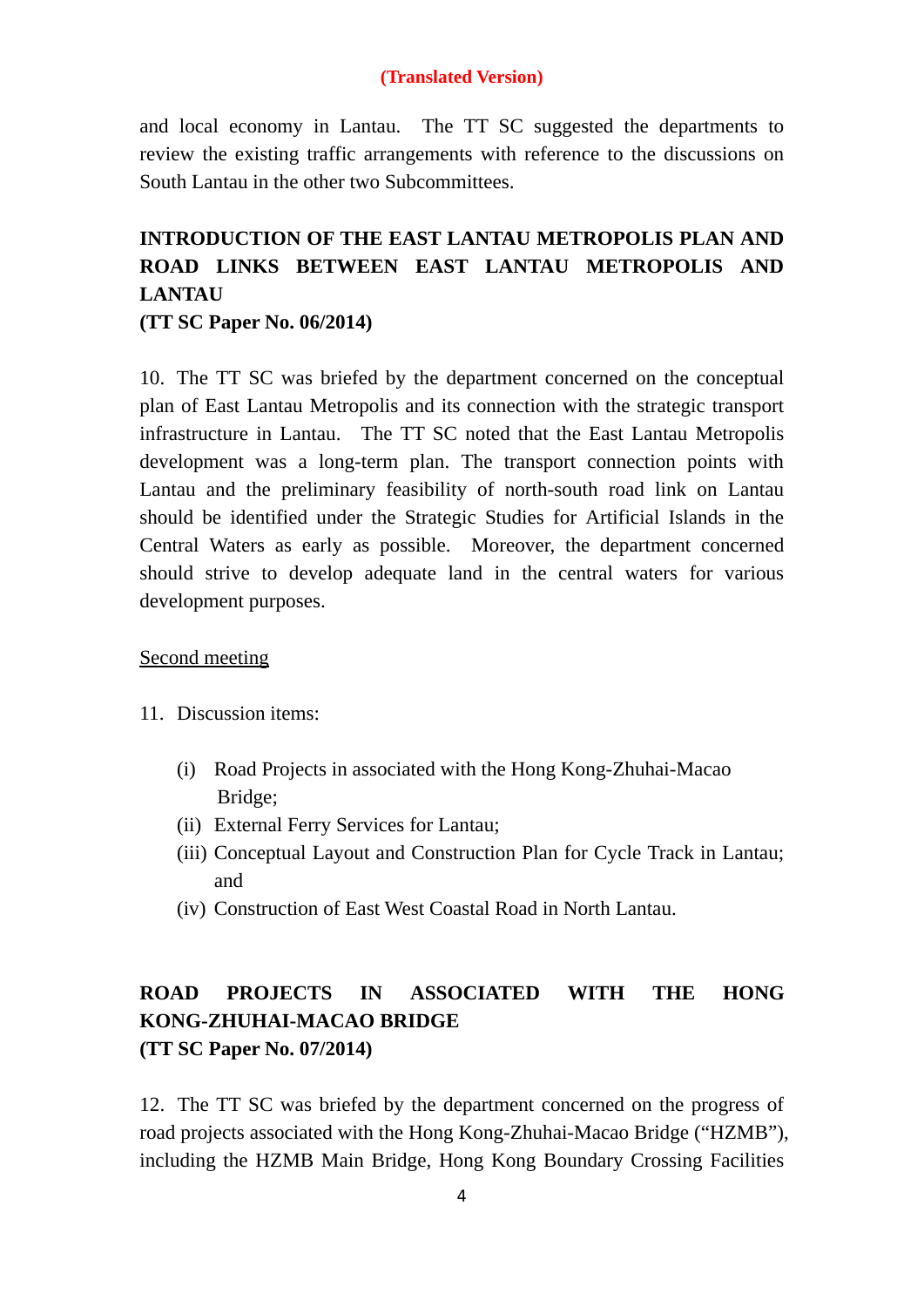("HKBCF"), Hong Kong Link Road and Tuen Mun-Chek Lap Kok Link, and the proposed topside development at HKBCF. The TT SC suggested that the consultancy study for topside development at HKBCF under planning should cover various aspects, including car parks, connectivity with North Lantau the northeast of the Airport Island and its vicinity, and railway services.

# **EXTERNAL FERRY SERVICES FOR LANTAU (TT SC Paper No. 08/2014)**

13. The TT SC was briefed by the department concerned on the role of ferry services played in the passenger transport system in Hong Kong, the existing ferry services for Lantau, their major consideration in proposing new ferry services, and that the department was open on the proposed water taxi services between Disneyland, Discovery Bay, Peng Chau and Mui Wo. The TT SC noted the operation costs of ferry services were so high that it was not easy to keep a healthy financial situation.

# **CONCEPTUAL LAYOUT AND CONSTRUCTION PLAN FOR CYCLE TRACK IN LANTAU (TT SC Paper No. 09/2014)**

14. The TT SC was briefed by the department concerned on the proposed cycle track/ mountain bike trail network in Lantau. The TT SC noted that the Civil Engineering and Development Department would firstly improve the cycle tracks in Mui Wo, the coastal cycle tracks along North Lantau (from Tung Chung to Sunny Bay) and the mountain bike trails in South Lantau in phases, to tie in with the local development projects. Then the department will study the feasibilities of expanding cycle tracks/ mountain bike trails to other parts of Lantau, including the mountain bike trails from Mui Wo to Tai Ho, the coastal cycle tracks/ mountain bike trails along North Lantau (from Tung Chung to Fan Lau) and the coastal cycle tracks along South Lantau. The TT SC hoped that the cycle track project in Tung Chung New Town Extension could be implemented as early as possible.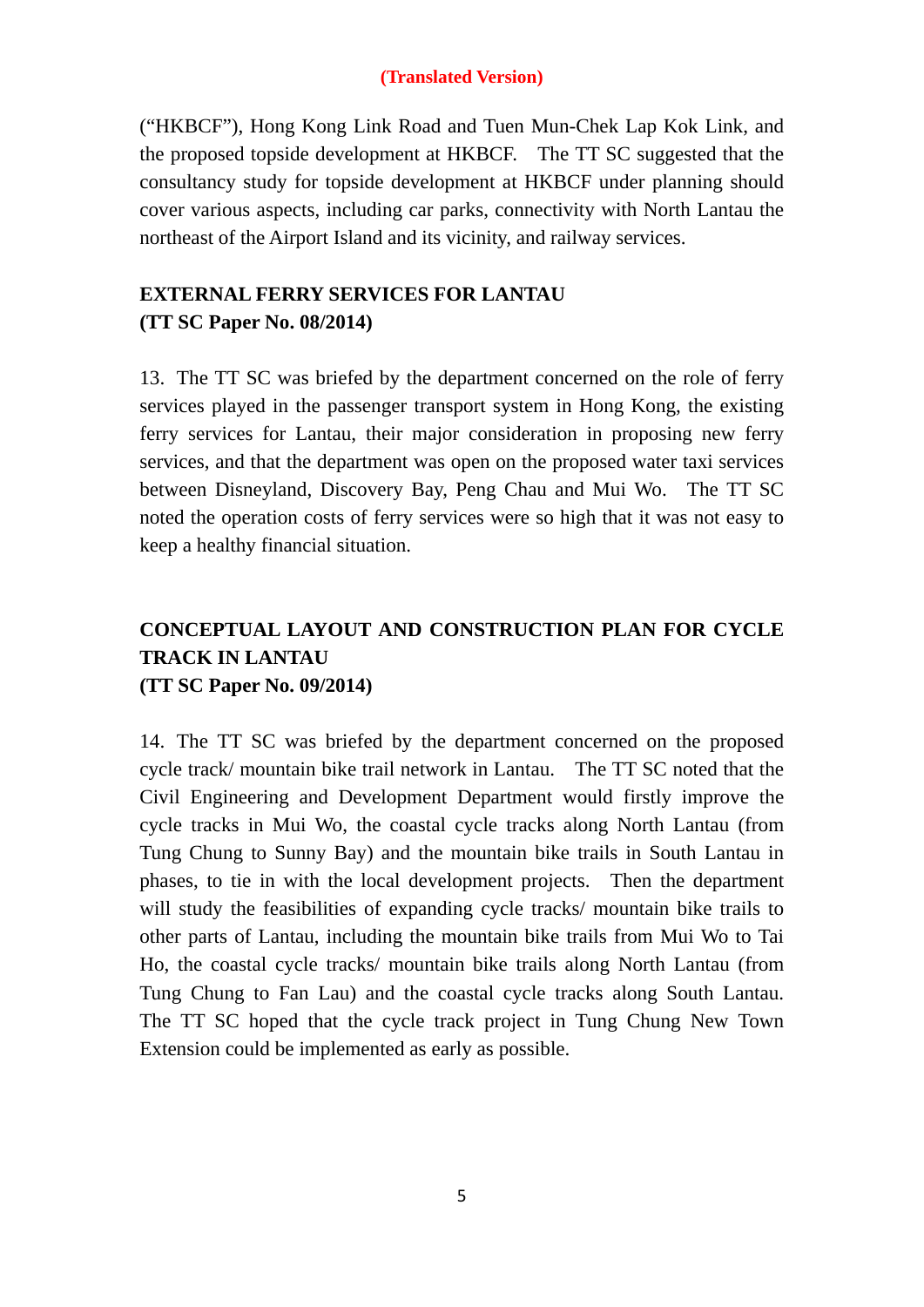# **CONSTRUCTION OF EAST WEST COASTAL ROAD IN NORTH LANTAU (TT SC Paper No. 10/2014)**

15. The TT SC was briefed by the department concerned on the preliminary alignment of coastal road linking Tung Chung and Tai O (via San Tau, Sha Lo Wan, San Shek Wan, Sham Shek Tsuen and Sham Wat) and also the possible benefits, impacts and preliminary cost estimates of the construction of such road. The TT SC noted that the possible development potentials and economic benefits brought by this coastal road would also be justifications for implementation of the project.

### **WAY FORWARD**

16. The TT SC would follow the agreed preliminary work plan to carry out the work. They would discuss how the traffic arrangements and transport infrastructure could tie in with the development direction and plans proposed by the Planning and Conservation Subcommittee and the Economic and Social Development Subcommittee. TT SC would also keep the two Subcommittees informed of the discussion conclusions on those traffic arrangements and transport infrastructure, so that the three Subcommittees could work out an integrated development plan for Lantau.

#### **CONCLUSION**

17. Members are invited to note and express their views on the work progress of the TT SC.

**Annex:** Preliminary work plan of the Traffic and Transport Subcommittee

**Development Bureau November 2014**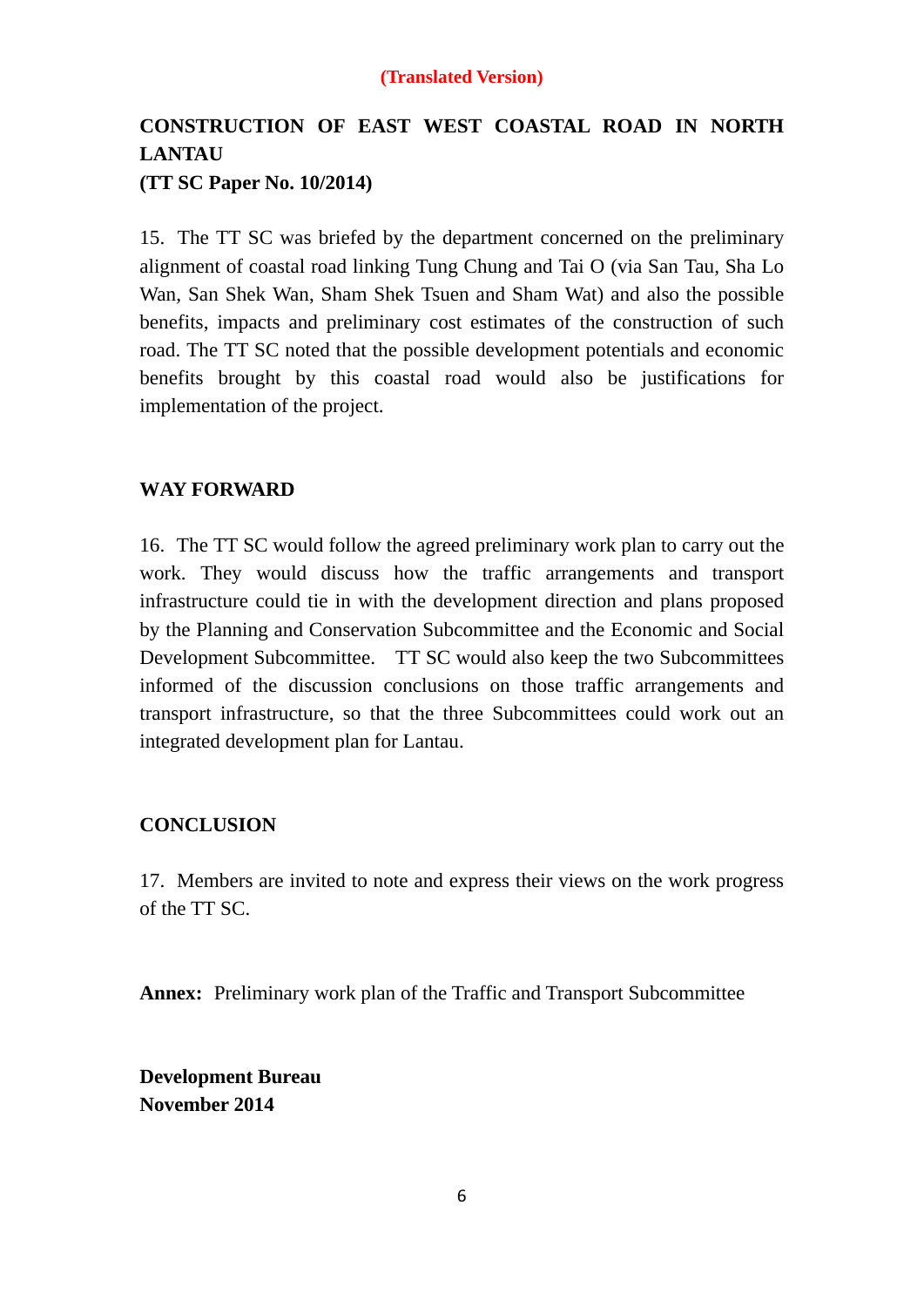#### **Annex**

### **Work Plan of the Traffic and Transport Subcommittee**

The Subcommittee will first examine the existing and planned public transport arrangements and transport infrastructures in Lantau based on the views of the Members and the public collected by LanDAC. Other related proposals collected would also be considered. In the second stage, the Subcommittee will discuss how the traffic arrangements and transport infrastructures can tie in with the development direction and plans proposed by the Planning and Conservation Subcommittee and the Economic and Social Development Subcommittee. Joint meetings with these two Subcommittees may also be considered. Specific proposals are as follows:

### **First Meeting** (30 October 2014)

- Follow up the proposals in relation to the existing public transport arrangements and transportation facilities in Lantau submitted by Members of LanDAC and the public.
- Review the traffic arrangements and measures for the current planning of Lantau.
- Review the current road network in Lantau and the major roadworks completed in recent years.
- Introduce the conceptual plan of the East Lantau Metropolis and the associated strategic transport infrastructures.

**Second Meeting** (10 November 2014)

- Review the road projects in associated with the Hong Kong-Zhuhai-Macao Bridge.
- Review the external ferry services for Lantau.
- Review the conceptual layout and construction plan for cycle track in Lantau.
- Consider the construction of east-west coastal road in North Lantau.

### **Third and Subsequent Meetings**

Consider opening of the SkyPier for other uses.